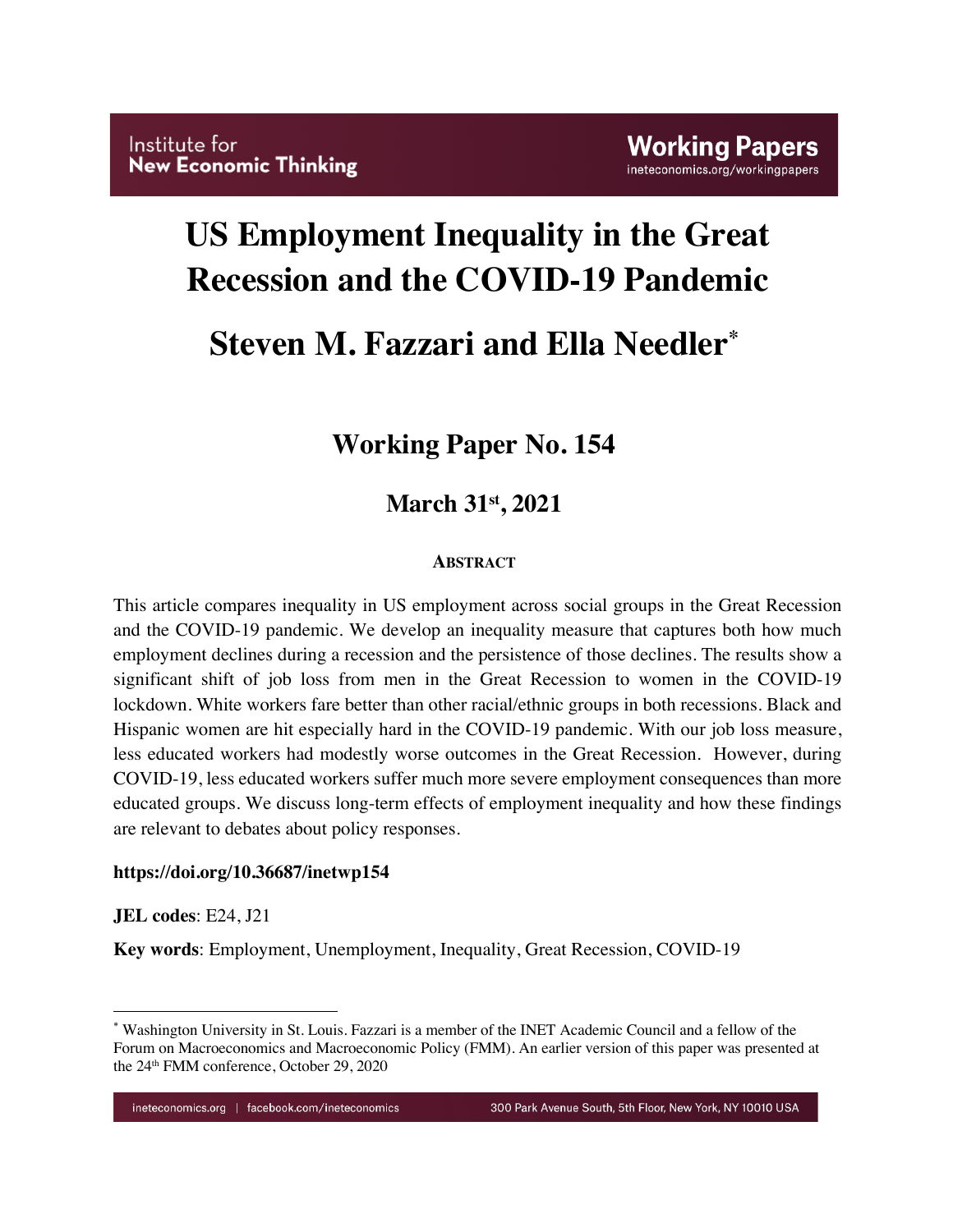#### **1. INTRODUCTION**

Understanding the impact of recessions on economic security, especially employment, motivates much of macroeconomics. Most analysis and commentary describes aggregate effects such as the peak-to-trough drop in employment, the rise in the unemployment rate, or the time it takes for employment to recover back to its pre-recession level. But as attention to rising economic inequality has risen in recent years, studies of recessions have increasingly considered connections between recessions and inequality. Most obviously, researchers have looked more deeply into how recessions have unequal effects on different segments of societies. In addition, some studies explore how inequality affects the conditions that lead to recessions and the course of recessions and recoveries. 1

This article analyzes inequality in employment outcomes across social groups during recessions. We take a comparative perspective, studying results from two recent and severe US recessions: the "Great Recession" linked with the global financial crisis beginning in late 2007 and the "lockdown" recession caused by the COVID-19 pandemic. While comparing just two recessions in one country limits the generality of our findings, these are significant, recent downturns in a large economy caused by very different processes. Thus, comparing these two events presents an interesting case study to explore inequality in recessions.

We begin in section 2 with an overview of the two major recessions. We focus our analysis on employment dynamics and account for the fact that the severity of a recession depends both on the how much employment declines and the persistence of those declines. In section 3, we explain a simple, but to our knowledge original, measure that captures both of these dimensions: *job-months lost,* defined as the sum of monthly employment losses relative to the business cycle peak added over a given number of months since cycle peak. While the concept is simple, implementing it presents two challenges in our comparative context. First, we need to account for different employment trends across recessions and across demographic groups we study. Second, we need to deal with the very different dynamics of the Great Recession (relatively slow decline in employment followed by a very slow recovery) compared with the COVID-19 lockdown (dramatically sharp fall in employment and quick partial bounce back).

Section 4 presents our main results based on data from the US Current Population Survey (CPS). We compare the share of job-months lost for a variety of demographic groups to the share of the groups' total employment at the economy's peak before the two recessions. Our results show:

<sup>&</sup>lt;sup>1</sup> Studies that analyze the unequal effects of recessions include Kreuger et al. (2017) and Amroin et al. (2018). Examples of research that consider how inequality affects the macroeconomic dynamics of recession include Barba and Pivetti (2009), Cynamon and Fazzari (2015, 2016), and Auerbach, et al. (2020). Heterodox growth models in the Kaleckian tradition have, for decades, emphasized the impact of the functional distribution of income between wages and profits, an economic characteristic closely related to inequality. This research is summarized and interpreted in several recent book length treatments including Hein (2013), Lavoie (2014), and Blecker and Setterfield (2019).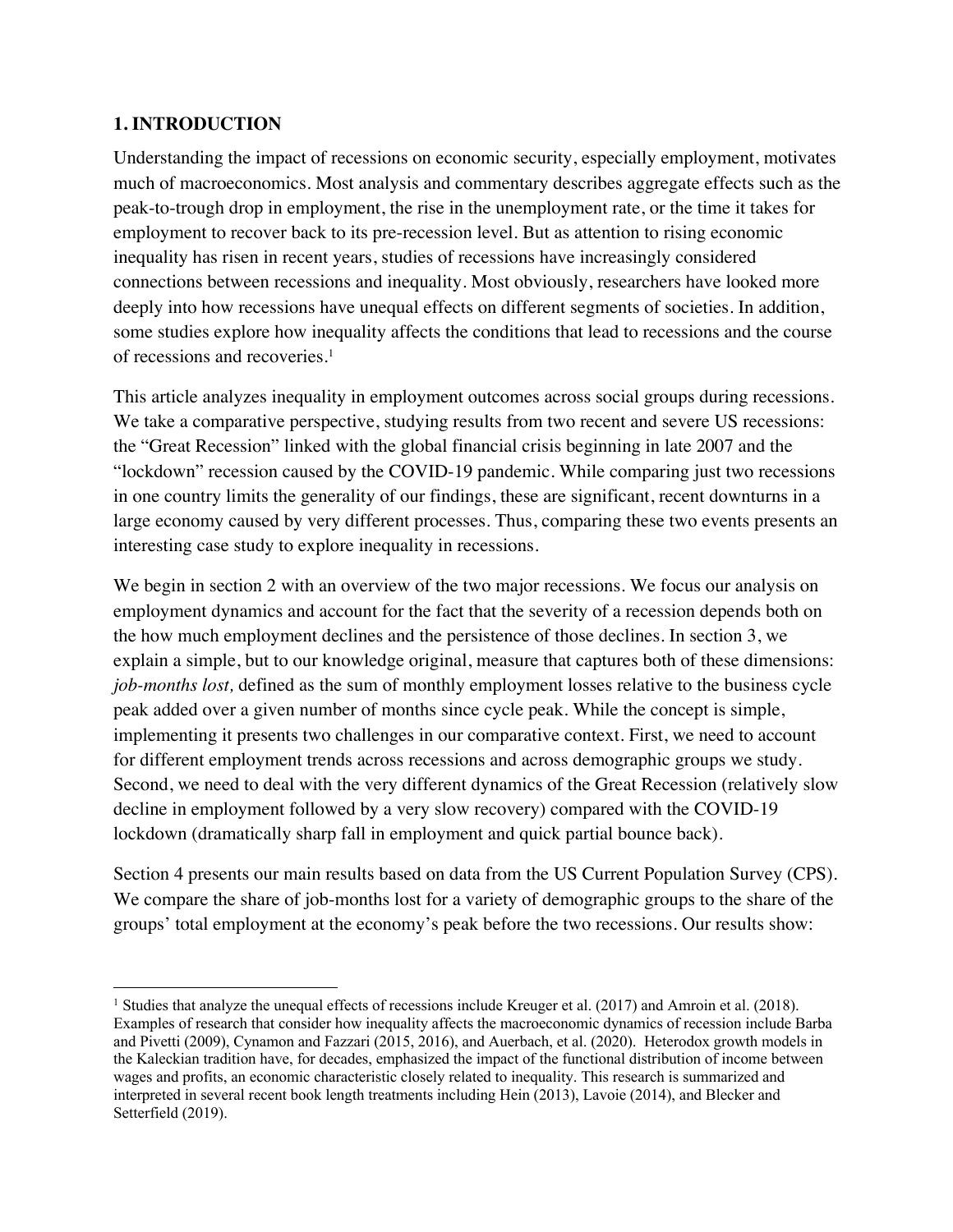- A significant shift of the burden of job losses from men in the Great Recession to women in the COVID-19 lockdown.
- White workers fare better than Asian, Black, and Hispanic employees in both recessions. Black and Hispanic women are hit especially hard in the COVID-19 pandemic.
- Young workers suffer disproportionate, and similar, job losses in both recessions. Middle age workers have been affected less severely in the COVID-19 crisis than in the Great Recession. Older workers have done much worse in COVID-19 compared with the Great Recession.
- Job-months lost in the Great Recession were somewhat skewed toward workers with lower education (a good proxy for income), but, when appropriately accounting for trends, the inequality across education groups in the Great Recession was less pronounced than often described. However, less educated workers suffer dramatically more employment loss due to COVID-19 than more educated groups.

While our main results emphasize how recessions magnify pre-existing inequalities in the short term, section 5 considers how the inequalities caused by recessions affect longer term trends of inequality and how inequality matters for long-term growth. Section 6 concludes with a brief summary and discussion of policy implications of our findings.

### **2. TWO HISTORIC RECESSIONS**

As early as the 1990s, mainstream macroeconomists declared victory in the war against deep recessions. Developed economies had entered a period described as the "Great Moderation" (Stock and Watson, 2002). Conventional economic wisdom came to believe that monetary policy is the primary tool for macroeconomic stabilization and, when implemented wisely, it should keep recessions modest. Indeed, after the deep and disruptive recession of the early 1980s, the US experienced a quarter century with only two mild recessions.

The global financial crisis and subsequent Great Recession shattered this benign view. For a few scary months in late 2008 and early 2009, job losses mimicked the collapse of the early 1930s. Unemployment soared. Despite aggressive monetary policy, including a rapid drop of short-term interest rates to zero, the recession continued and governments summoned fiscal tools to attempt a rescue. The worst of the economic bleeding stopped by mid-2009, but recovery was slow. It continually disappointed conventional forecasts that projected a return of the US economy to its pre-crisis trend. Some mainstream economists, most prominently Lawrence Summers (2014, 2018), began to sound more heterodox. Summers resurrected the concept of "secular stagnation" due to insufficient aggregate demand growth, while politically motivated conservatives blamed excessive regulation and anticipated tax increases due to President Obama's policies. But all agreed the 2008-09 collapse and subsequent recovery showed historic weakness in the US economy.

Although the recovery beginning in 2009 was weak, it was persistent. Indeed, it would have surely lasted longer had the public health crisis created by COVID-19 not hit the economy like a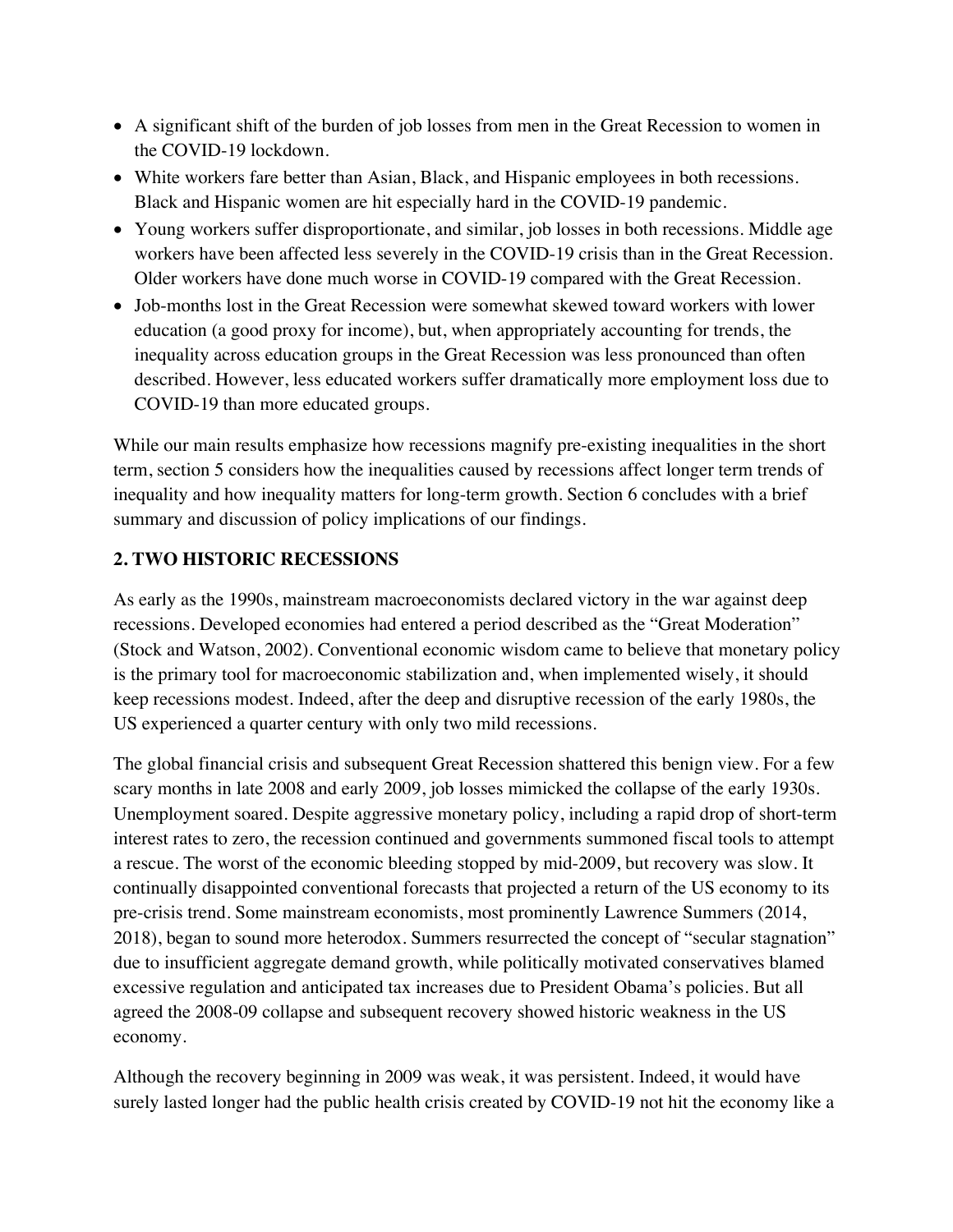sledgehammer in the spring of 2020. After 113 months of positive job growth, US payroll employment declined by more than 22 million jobs (14.5 percent) in March and April. Although the Great Recession employment decline was historically severe it was not nearly as rapid (25 months from the January 2008 peak to the February 2010 trough) and the total job loss was 6.3 percent, less than half of the peak-to-trough loss caused by the COVID-19 lockdown. But the US job market surprised many of us with a remarkably quick bounce back in the summer of 2020. The economy added more than 12 million jobs from May through October (4.8 million in June alone). But as virus infections rose in the fall, as predicted by epidemiologists, the jobs recovery stalled. As of December 2020, US payroll employment remained 6.5% below its February peak, about the same as the job loss percentage at the trough of the Great Recession labor market.

These two recessions were both severe, but with different dynamics. They provide a useful laboratory for exploring how recessions beget inequalities and how these inequalities differ across two major downturns with markedly different sources and characteristics. It is useful to note, however, that both recessions were the result of demand-side effects that dominated any problems on the supply side. The dominance of demand in the Great Recession is widely accepted. This conclusion is less obvious for the COVID-19 crisis, however. The lockdown obviously discouraged spending on activities that expose people to infection (cruises, air travel, restaurants, in-person entertainment and sporting events, …). But it is also obvious that lockdowns had direct supply impact, such as the shutdown of auto manufacturing for several weeks in the spring of 2020. Supply also became a binding constraint on production of items for which demand surged due to the crisis (personal protection equipment, bicycles, gym supplies, home office furniture, cleaning products ...).

To get a broad sense of whether supply-side or demand-side effects dominated the recession, we look at price data. Figures 1a and 1b show price level trends for the personal consumption expenditure price indicies (the Federal Reserve's preferred inflation measure) leading up to and through the Great Recession and the COVID-19 crisis. <sup>2</sup> In both crises, inflation declined. For the headline measure that includes all items prices fell significantly in the Great Recession and the COVID-19 crisis. The "core" measure that excludes volatile food and energy prices shows effectively zero inflation in the Great Recession and a substantial decline in the COVID-19 crisis. In addition, interest rates plummeted in both recessions, inconsistent with what would be expected if supply shocks were the dominant engine of recession. While one can identify some possible supply effects in the Great Recession and large certain supply effects in the COVID-19 crisis, the evidence shows demand contractions dominated, a finding relevant for both analytical and policy purposes.

<sup>2</sup> Price data from the Consumer Price Index have similar patterns.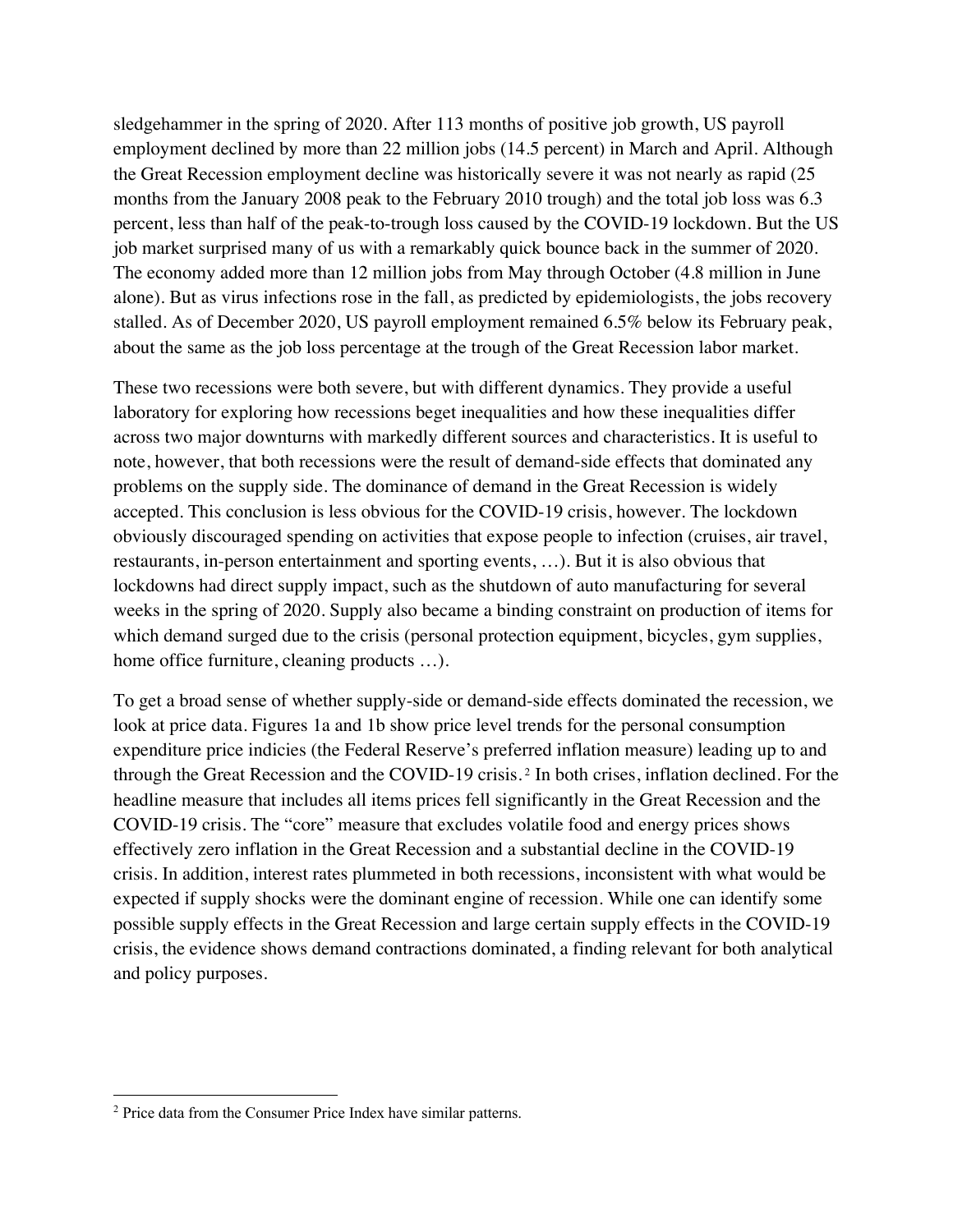

**Figure 1a – Personal Consumption Prices, Great Recession**

**Figure 1b – Personal Consumption Prices, COVID-19 Recession**

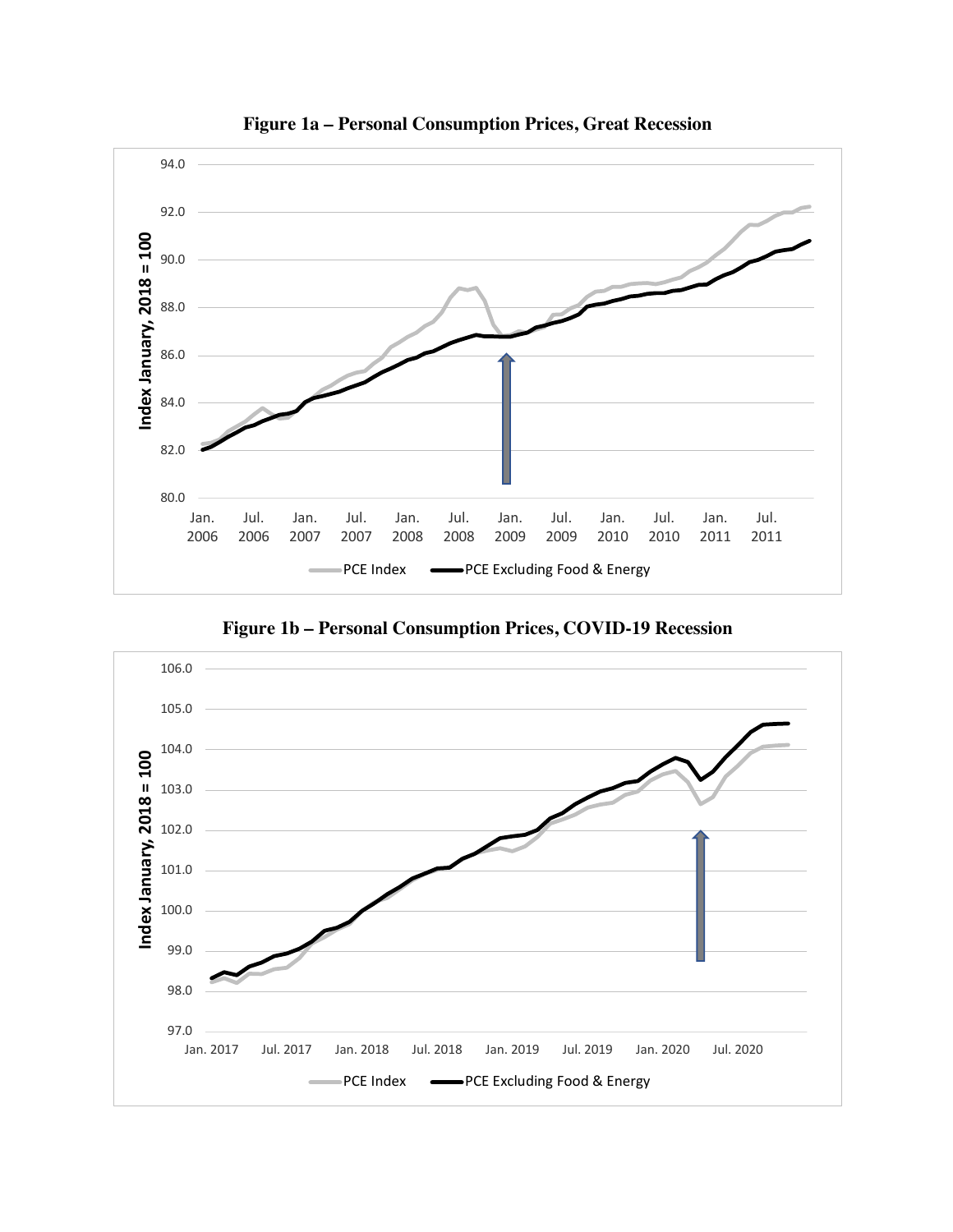#### **3. MEASURING LABOR MARKET INEQUALITY**

To measure inequality in the job market we analyze employment for gender, race, age and education level with data from the US CPS conducted monthly by the Bureau of Labor Statistics. This is the same survey used to determine the monthly headline unemployment rate.<sup>3</sup> We focus on employment rather than unemployment because individuals who stop working during a recession will not be counted as unemployed if they stop actively searching for a new job. This kind of job loss could be particularly important in the COVID-19 recession when parents (disproportionately mothers) were forced to leave work to care for children who could no longer attend in-person child care or school. Also, workers in hard hit industries such as restaurants may have seen little reason to actively seek new jobs when the industry almost completely shut down.4

As discussed earlier, our analysis needs to account for both the severity and persistence of job losses. The different dynamics of the Great Recession and the COVID-19 recession confirm the importance of considering both dimensions of recession employment. The remarkably fast and deep job losses in the early months of the COVID-19 recession dwarfed the job losses in any similar period of the Great Recession. And the trough of employment relative to the peak was much lower in COVID-19. That said, the initial job recovery was much faster in the summer of 2020 than the slow and painful job growth following the Great Recession. Figure 2 provides an example of this issue. It shows the CPS data for female employment from several years before the Great Recession through the most recent data on the COVID-19 crisis available at this writing (December 2020). Both recessions are obvious, but there is ambiguity about which is worse: sharp and very deep (COVID-19) versus more shallow but more persistent (Great Recession).

The figure also shows that pre-recession trends in employment figures are relevant to assessing the severity of job losses. In the example of female employment in Figure 2, it is clear that normal pre-recession job figures had a strong upward trend. Recession effects designed to explore inequality should be measured relevant to these trends that we find differ across splits of the data.5

<sup>&</sup>lt;sup>3</sup> Total employment numbers, such as the ones we mention in section 2, are usually taken from the payroll employment reports which are less volatile than the CPS household survey. However, payroll employment data are not stratified by demographic groups. The CPS data count employment for all individuals age 16 and above, except for the education splits which count individuals aged 25 and up.

<sup>4</sup> While the CPS data source is widely used to assess labor market outcomes, Cai and Baker (2021) present evidence showing unemployment for Black and Hispanic workers (especially young Black males) could be distorted downward in the CPS due to the absence of survey responses. This possibility suggests that the results we present here may understate the true extent of job loss inequality for under-represented minority populations.

<sup>&</sup>lt;sup>5</sup> We use a simple linear trend estimated for 36 months prior to the peak employment that precedes each recession. The trend is calibrated so that actual employment equals trend employment at the pre-recession peak. Of course, there are good reasons to question whether simple linear trends capture "normal" employment dynamics that could reasonably have been expected to continue in the absence of a recession. For example, rising average age of the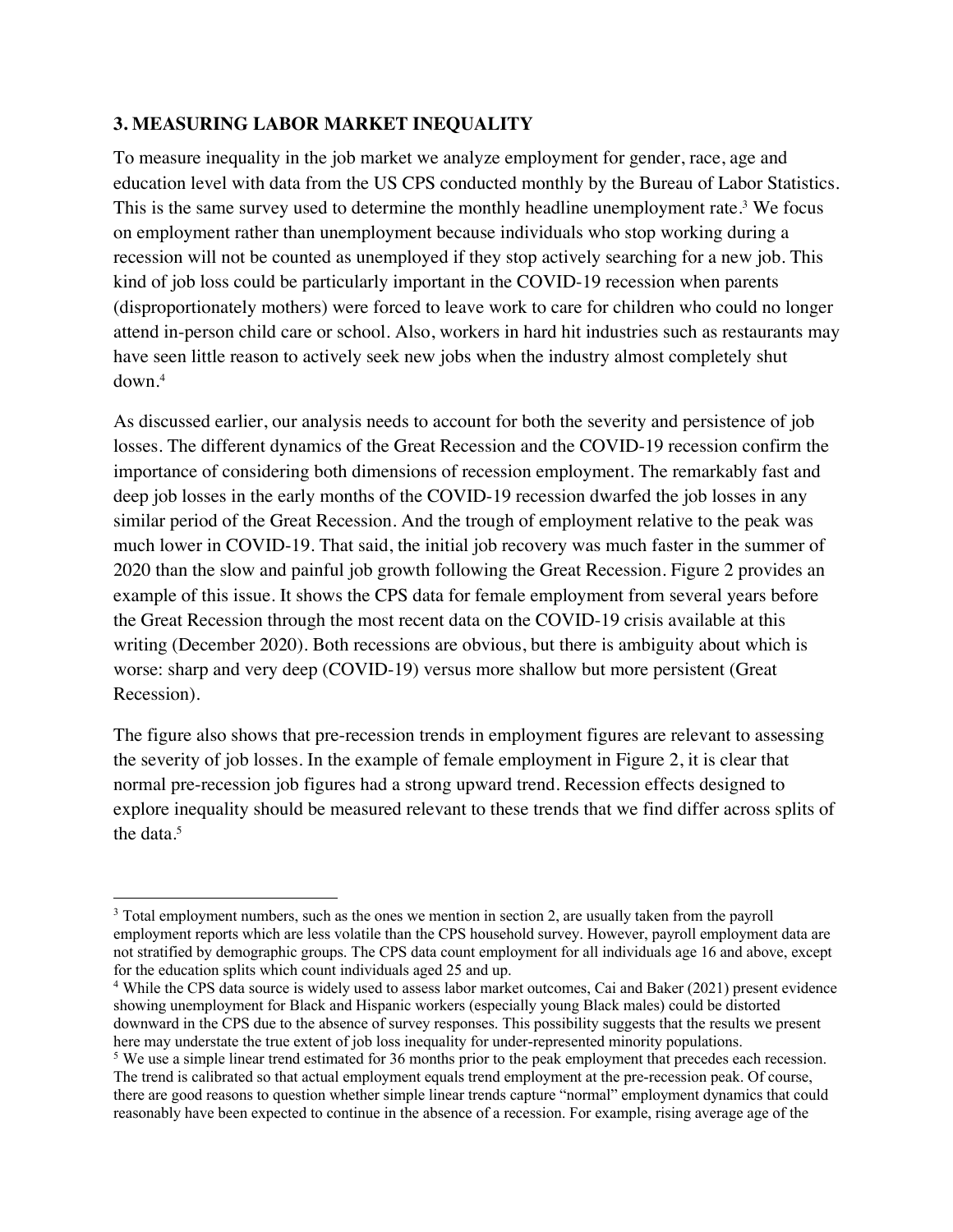

**Figure 2 – Female Employment in the Great Recession and COVID-19 Crisis**

We propose a simple measure of employment disruption that combines both the depth of job losses and their persistence: *job-months lost*. This statistic simply adds the difference between actual employment and the pre-recession trend for a given number of months following the prerecession peak. Effectively, job-months lost is the area between actual employment and the benchmark trend on a graph such as figure 2, up to a specified horizon.

To implement this calculation, we need to choose an ending horizon for each recession. The choice is simple for the COVID-19 crisis. As of this writing, we have 10 recession months of data since the February 2020 peak (that is, March through December) and we use all of these months. The choice is less clear for the Great Recession. We could use just 10 months, but since the Great Recession played much out more slowly, this choice would greatly understate both the depth and persistence of job losses in that crisis.<sup>6</sup> For our primary statistics, we use a 36-month

labor force likely slows trend growth. Such effects, however, play out slowly over time. For our short-run analysis, nonlinearities in the trend likely play a minor role.

<sup>6</sup> Job-months lost relative to trend in the first 10 months of the Great Recession were just 13% of the losses first 10 months of the COVID-19 recession. But as one extends the horizon, these figures change dramatically because the deepest job losses in the Great recession were 12 to 25 months after the beginning of the downturn and there is virtually no recovery relative to trend. We made some simple projections of the recovery profile for COVID-19 anticipating fast growth when the vaccine becomes widespread in the summer of 2021. With these projections, we estimate ultimate job-months lost for a 36-month horizon in the COVID-19 crisis will be 25% *less* than the 36 month job-months lost figure for the Great Recession (all calculations are relative to pre-recession trends).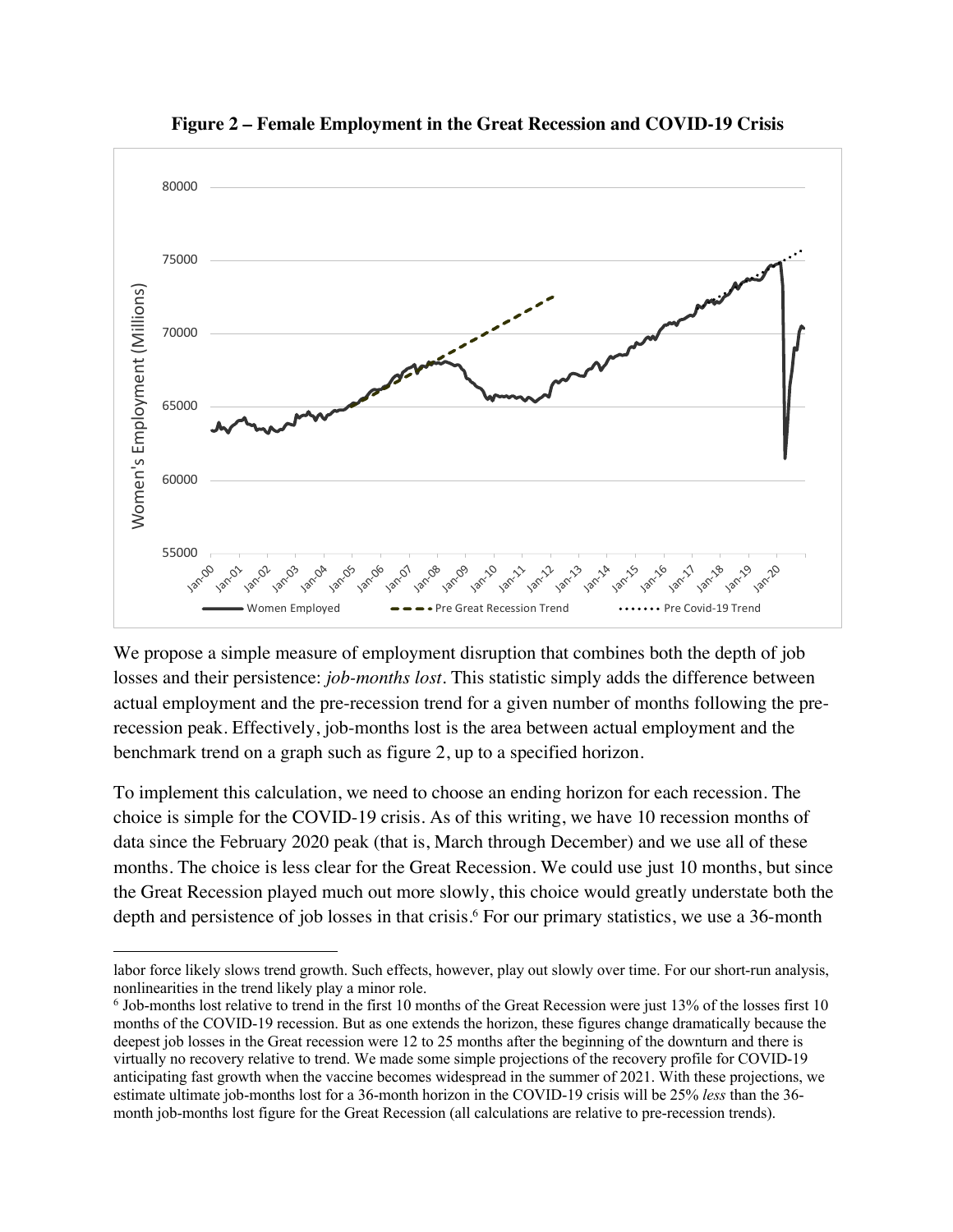horizon for the Great Recession, but we consider the robustness of results with shorter and longer horizons as discussed in the next section. Another timing issue arises from defining the start of the Great Recession employment crisis for different demographic groups. The CPS total employment series peaks in November of 2007 before declining into the recession (consistent with the conventional definition of the start of the recession in December 2007). We use this start date for the Great Recession for the statistics presented in the tables to follow. However, for some demographic groups, employment before the Great Recession peaks a few months earlier or later than the aggregate peak. Our main results are not much affected by adjusting the Great Recession peaks for different start dates. For the COVID-19 crisis, the peak is clearly in February 2020 for all groups.

#### **4. COMPARING EMPLOYMENT INEQUALITY ACROSS RECESSIONS**

Table 1 presents the first set of our primary empirical results to illustrate how gender inequality shifted between the Great Recession and the COVID-19 crisis. At the peak of employment before the recession, men held 53.6% of total CPS jobs, but during the 36 months following the peak, cumulative job-months lost for men accounted for 63.8% of total job-months lost during this period. Our key statistic is the ratio of these two shares, the job-months lost share to the share of jobs held before the recession began. If this ratio is one, cumulative job losses over the recession horizon would be equal to the share of the group's pre-recession jobs implying an equal impact. However, for men in the Great Recession our ratio statistic is 1.19 (equal to 63.8% / 53.6%), indicating that men did substantially worse during the recession than their share of employment would suggest. In contrast the ratio statistic for women of 0.78 implies women did better than implied by their share of the jobs alone (and even though women did lose jobs during the recession).7

| <b>Great Recession (36-month horizon)</b> | Men   | Women |
|-------------------------------------------|-------|-------|
| Pre-recession peak share of jobs          | 53.6% | 46.4% |
| Share of job-months lost                  | 63.8% | 36.2% |
| Ratio of loss share to initial share      | 1.19  | 0.78  |
|                                           |       |       |
| <b>COVID-19 Crisis (10-month horizon)</b> |       |       |
| Pre-recession peak share of jobs          | 52.8% | 47.2% |
| Share of job-months lost                  | 48.5% | 51.5% |

#### **Table 1 – Gender Inequality**

<sup>&</sup>lt;sup>7</sup> Although we consider 10 months too short a horizon to fully assess the Great Recession, these figures do not change meaningfully even if the horizon for the Great Recession calculations is shortened to 10 months. These findings show our conclusions are robust with respect to alternative assumptions.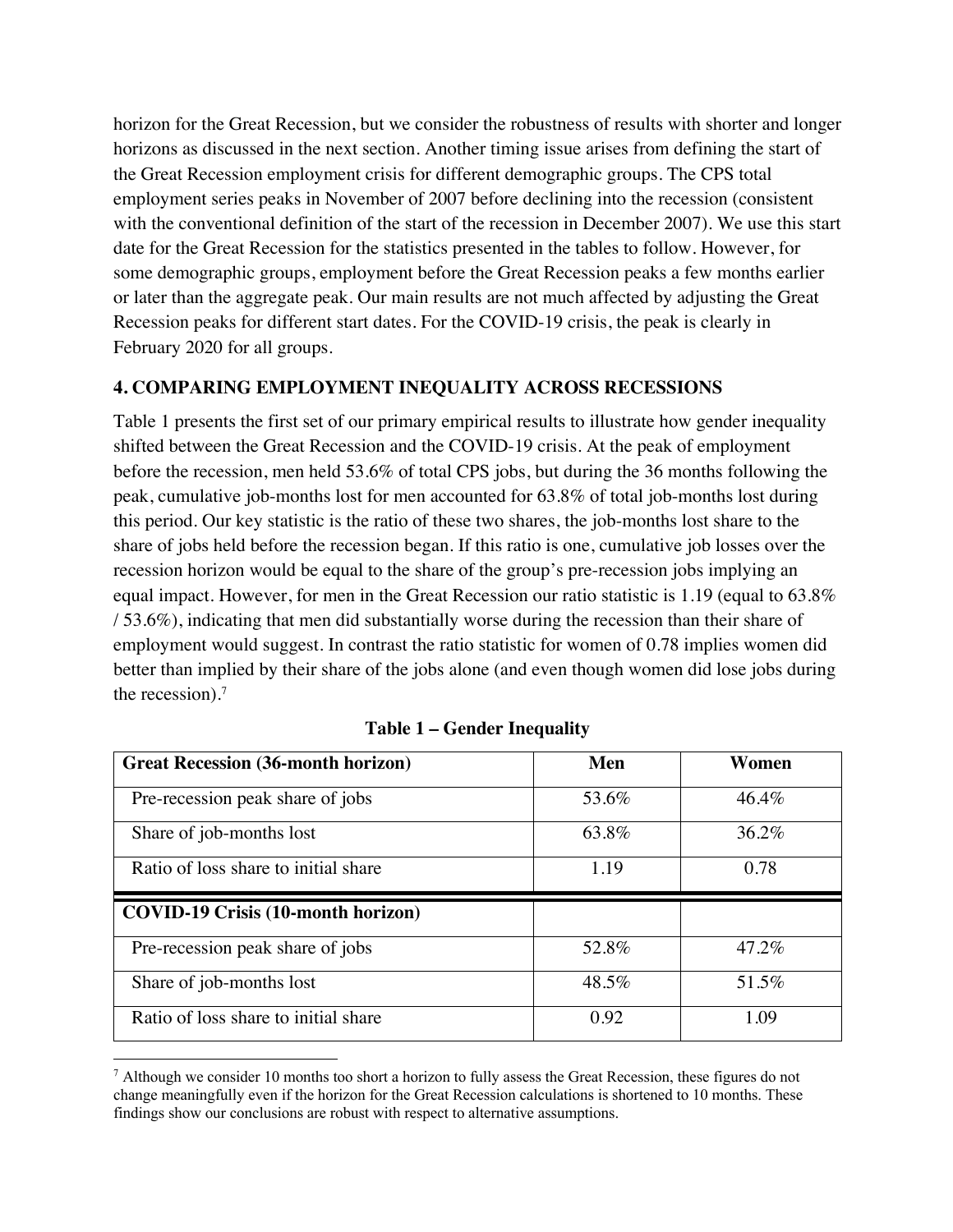Men taking a greater relative hit to employment in the Great Recession than women is not surprising since the crisis hit manufacturing and residential construction employment particularly hard, both sectors in which men constitute a much larger share of employment than women. But these inequalities reverse in the first 10 months of the COVID-19 crisis. Women recently suffered a disproportionate share of job-months lost while men did a little better than their prerecession employment share would suggest. Two reasons jump out for this significant shift in impact. First, COVID-19 hit service jobs particularly hard in industries such as restaurants, travel, and (perhaps surprisingly) health care, all sectors in which women hold a larger share of the jobs. Second, women have been disproportionately affected by additional childcare duties as COVID-19 shut down schools and childcare centers. Collins et al. (2021) find much larger effects of the pandemic on labor force participation for mothers than for fathers in states where schools shifted primarily to remote instruction (Alon et al., 2020, make related comparisons; also see Covington and Kent, 2020). These job losses arise both from layoffs and from women leaving their jobs and not moving immediately back into employment, as one would expect would happen if childcare responsibilities inhibited womens' labor force participation.

Table 2 presents our results for several race / ethnic groups. It is clear that recessions magnify inequality by race and ethnicity. The job-months lost share for white workers is significantly lower in both recessions we study than their share of jobs at the beginning of the recession. Correspondingly, Black, Hispanic, and Asian groups are hit relatively more severely in both recessions. However, so far in the COVID-19 crisis employment inequality for Hispanic and Asian groups appears somewhat smaller than it did in the Great Recession.

| <b>Great Recession (36-month horizon)</b> | White | <b>Black</b> | <b>Hispanic</b> | <b>Asian</b> |
|-------------------------------------------|-------|--------------|-----------------|--------------|
| Pre-recession peak share of jobs          | 73.4% | 9.8%         | 12.6%           | $4.3\%$      |
| Share of job-months lost                  | 61.3% | $12.3\%$     | $19.5\%$        | 6.8%         |
| Ratio of loss share to initial share      | 0.84  | 1.26         | 1.55            | 1.60         |
|                                           |       |              |                 |              |
| <b>COVID-19 Crisis (10-month horizon)</b> |       |              |                 |              |
| Pre-recession peak share of jobs          | 67.8% | 10.9%        | $15.7\%$        | 5.7%         |
| Share of job-months lost                  | 58.8% | $14.0\%$     | 20.5%           | 6.7%         |

**Table 2 – Race/Ethnicity Inequality**

The figures in table 2 that combine men and women hide some important differences across the two recessions. Table 3 shows the ratio statistics of the job-months lost share to the pre-recession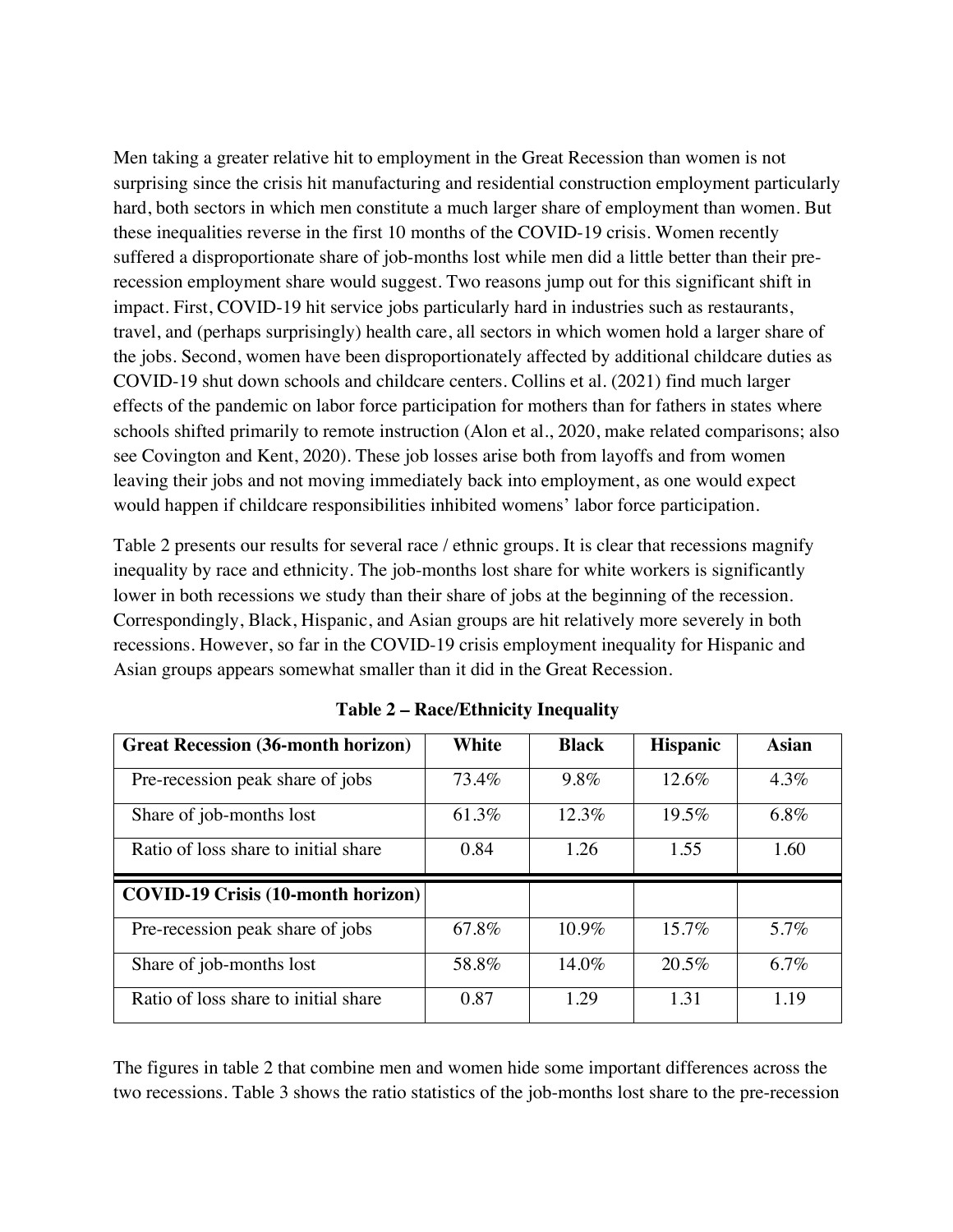job share stratified by both race/ethnicity *and* gender.<sup>8</sup> Gender differences within race-ethnicity groups are stunning. For all race/ethnicity groups, men do relatively worse in the Great Recession while women do worse in the COVID-19 crisis, broadly supporting the results in table 1. But the data in table 3 show how race and ethnicity magnify the gender differences. The three non-white groups of men were hammered in the Great Recession. Inequalities among men are evident in the COVID-19 recession as well, but the differences are smaller than in the Great Recession. The results are very different for women. White women experienced much smaller employment effects in the Great Recession than their job share would predict. So far in the COVID-19 recession, white women are slightly disadvantaged (ratio statistic of 1.05), but Black and Hispanic women's employment has been decimated with ratio statistics of 1.42 and 1.60.9 Asian women had severe job-months lost in the COVID-19 months, but they also suffered inequality in the Great Recession. According to our measure of recession severity in the job market, the service-sector shutdown of COVID-19 compromised the employment of all female groups relative to the male groups, but the effects are magnified among under-represented minorities.

|                                           | White          | <b>Black</b>          | <b>Hispanic</b>          | <b>Asian</b>          |
|-------------------------------------------|----------------|-----------------------|--------------------------|-----------------------|
|                                           | Men            | Men                   | Men                      | Men                   |
| <b>Great Recession (36-month horizon)</b> | 0.99           | 1.69                  | 1.67                     | 1.53                  |
| <b>COVID-19 Crisis (10-month horizon)</b> | 0.71           | 1.08                  | 1.08                     | 1.28                  |
|                                           |                |                       |                          |                       |
|                                           | White<br>Women | <b>Black</b><br>Women | <b>Hispanic</b><br>Women | <b>Asian</b><br>Women |
| <b>Great Recession (36-month horizon)</b> | 0.70           | 0.83                  | 1.29                     | 1.24                  |

| Table 3 – Ratio of Job-Month Loss Share to Pre-Recession Job Share |  |
|--------------------------------------------------------------------|--|
| by Gender and Race/Ethnicity                                       |  |

Table 4 presents data stratified by age group. Even though the youngest workers are a relatively small share of the labor force, they are hit disproportionately hard in both recessions. There may be some back-to-school phenomena operating in this group. But note that these statistics measure jobs *lost.* A decision by a high-school student to go to community college rather than into the

<sup>&</sup>lt;sup>8</sup> Note that the data used for table 3 do not aggregate to the figures in table 2 for two reason. First, seasonal adjustments are not available for some series used in table 3. For consistency, we used non-seasonally adjusted data for all calculations summarized in table 3. Second, the pre-recession trends in table 3 are estimated separately for each gender / race-ethnicity group while trends used in the table 2 calculations are estimated for all members of the race-ethnicity groups, both men and women.

<sup>&</sup>lt;sup>9</sup> Covington and Kent (2020) provide related intersectional data on the female unemployment rate from November 2020. For all women, the rate was 6.1%, for Black women 8.7%, and Hispanic women 7.9%.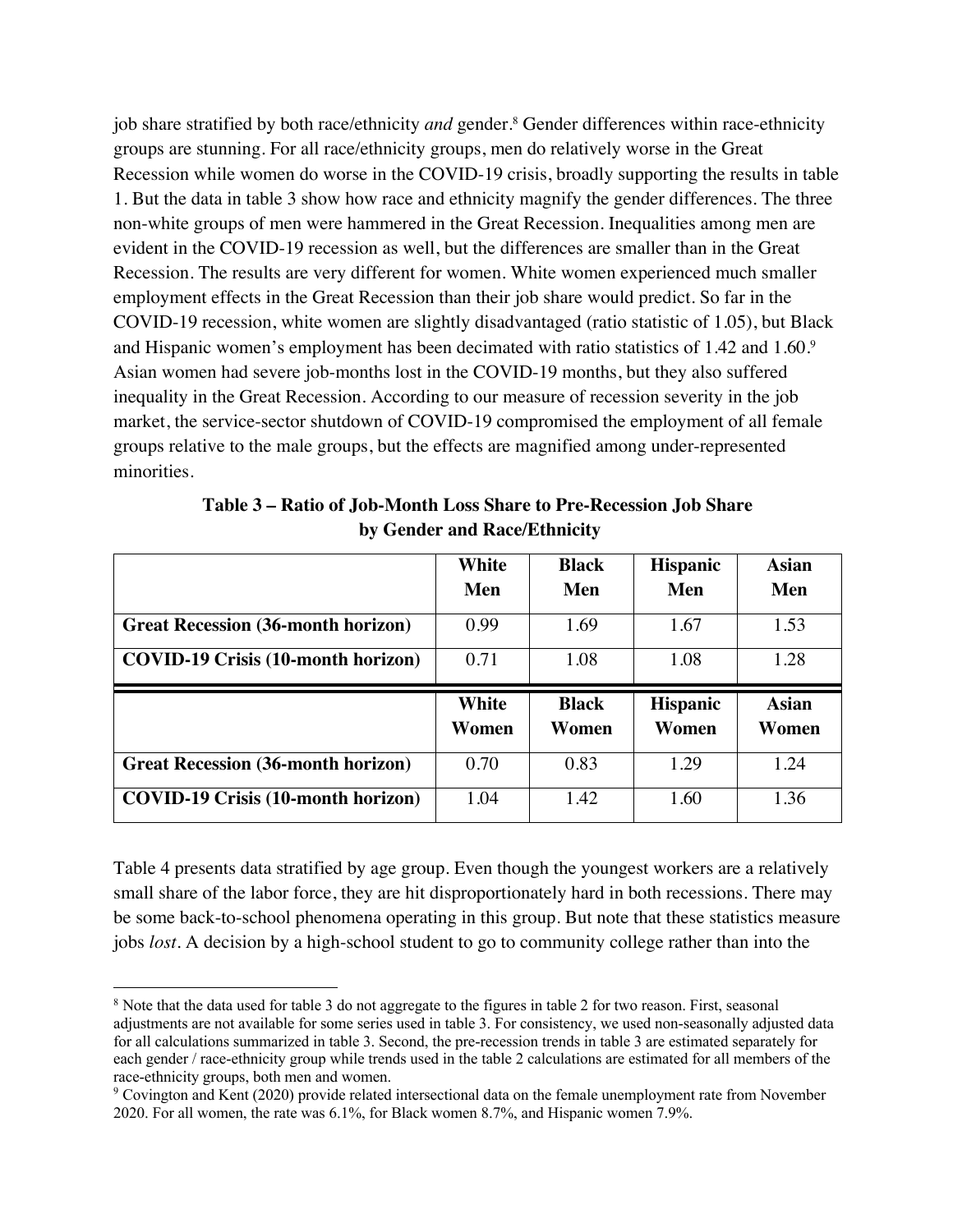work force after graduation would not generate a job loss. These statistics reflect people who were working and stopped working. Middle-age workers had neutral results in the Great Recession, with job-months lost very similar to their pre-recession employment share. In the COVID-19 crisis, middle-age workers experienced a much smaller share of job-months lost than their population share. We expect some advantage for middle-age workers in the ability to work remotely, but the size of their advantage during COVID-19 is somewhat surprising. The share of job-months lost for workers 55 years of age and older in the Great Recession was dramatically lower than their pre-recession employment share (the 0.54 ratio statistic is the second lowest among all we present in this article). But in the COVID-19 crisis the older worker group is hit roughly as hard as their employment share, much worse than for middle-age workers. We propose three possible explanations for this finding. First, the significant cross-recession difference may be partially due to occupation. Older workers were likely under-represented in the more physically demanding manufacturing and construction sectors that were hit the hardest in the Great Recession. Second, Bureau of Labor Statistics data cited by Gould (2020) imply older workers are less likely to be able to work remotely. Third, and perhaps most important, relatively greater health risks likely caused older workers to leave jobs requiring in-person work in disproportionate numbers during the COVID-19 crisis. Bui et al. (2020) and the references they provide related data and describe various channels through which recessions in general, and COVID-19 in particular, affect older workers.

| <b>Great Recession (36-month horizon)</b> | $16-24$ | 25-34 | 35-44 | 45-54    | $55+$   |
|-------------------------------------------|---------|-------|-------|----------|---------|
| Pre-recession peak share of jobs          | 13.6%   | 21.6% | 23.3% | 23.7%    | 17.9%   |
| Share of job-months lost                  | 24.0%   | 20.3% | 22.7% | 23.3%    | $9.7\%$ |
| Ratio of loss share to initial share      | 1.77    | 0.94  | 0.98  | 0.98     | 0.54    |
|                                           |         |       |       |          |         |
| <b>COVID-19 Crisis (10-month horizon)</b> |         |       |       |          |         |
| Pre-recession peak share of jobs          | 12.4%   | 22.7% | 21.0% | $20.1\%$ | 23.8%   |
| Share of job-months lost                  | 20.7%   | 24.9% | 15.4% | 14.3%    | 24.7%   |

**Table 4 – Age Inequality**

The final dimension of inequality we consider is education. This split is highly correlated with measures of socio-economic status such as income and wealth. The statistics in table 5 show there is clear inequality across the education groups in the Great Recession, with job-months lost generally greater relative to population for the lower two education groups compared to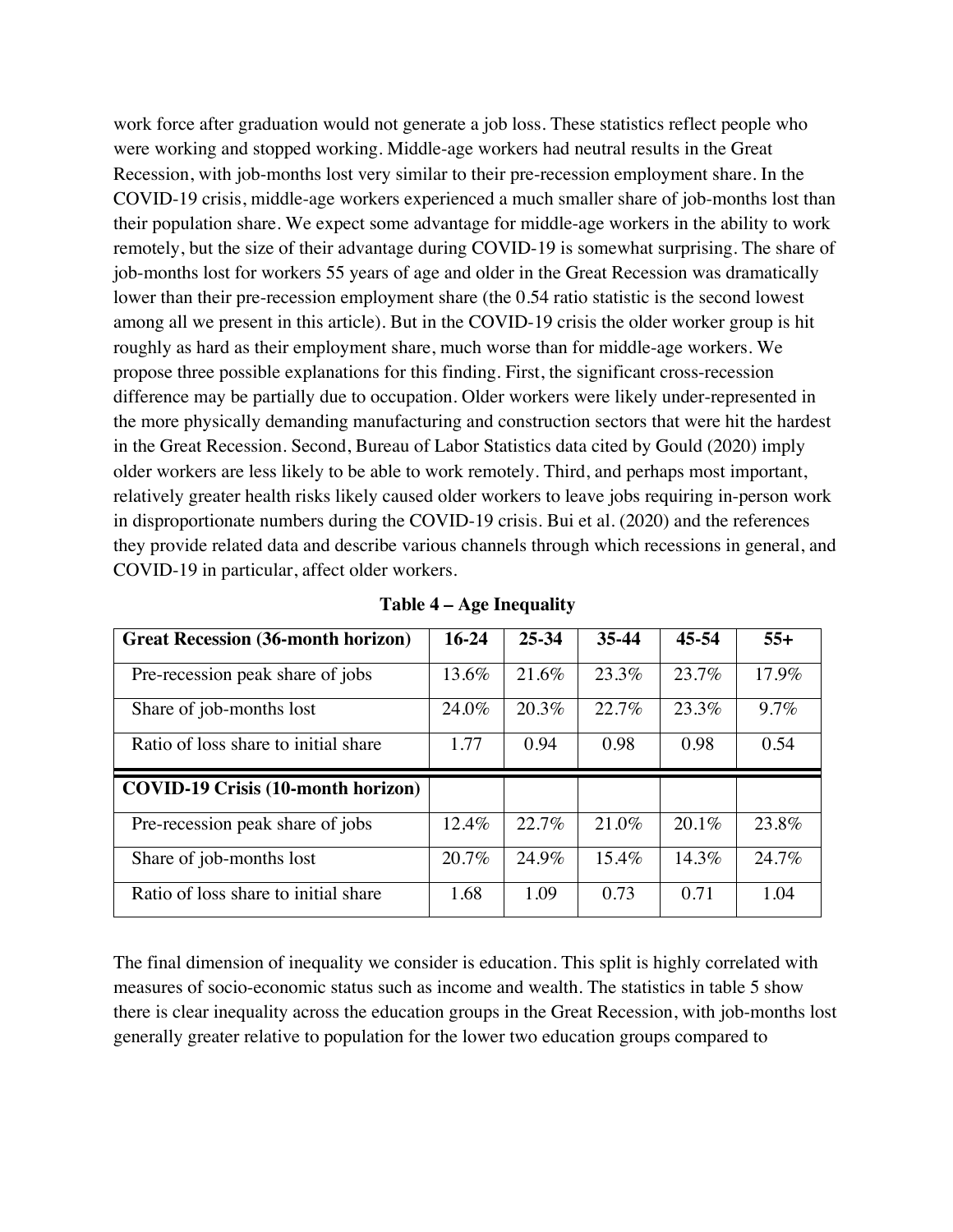individuals who have at least some college education.10 These results may seem somewhat less unequal than expected, however. A major reason that job-months lost in our analysis are higher for college educated workers, and lower for workers with less than a high school diploma, is that we account for pre-recession trends. If one ignores trends, job declines for people with college degrees in the Great Recession are minimal. But this group was growing strongly before the downturn and losses relative to the local trend, rather than the peak level of employment at the beginning of the recession, provide a more accurate benchmark for analyzing the effects of recession. In contrast, the number of jobs held by workers without a high school diploma was trending down prior to the Great Recession. Ignoring this trend would cause one to overstate the extent of job-months lost for this group.

| <b>Great Recession (36-month horizon)</b> | <b>Less than</b>   | <b>High</b>   | <b>Some</b>    | <b>College</b> |
|-------------------------------------------|--------------------|---------------|----------------|----------------|
|                                           | <b>High School</b> | <b>School</b> | <b>College</b> | <b>Degree</b>  |
| Pre-recession peak share of jobs          | 8.9%               | 29.2%         | 27.7%          | 34.3%          |
| Share of job-months lost                  | 8.8%               | $36.2\%$      | $25.1\%$       | 29.9%          |
| Ratio of loss share to initial share      | 0.98               | 1.24          | 0.91           | 0.87           |
| <b>COVID-19 Crisis (10-month horizon)</b> |                    |               |                |                |
| Pre-recession peak share of jobs          | $6.6\%$            | 25.2%         | $26.0\%$       | 42.3%          |
| Share of job-months lost                  | 12.6%              | 38.1%         | 27.6%          | 21.7%          |
| Ratio of loss share to initial share      | 1.92               | 1.51          | 1.06           | 0.51           |

**Table 5 – Educational Inequality**

In the COVID-19 crisis, even after accounting for the trends toward more education, the inequalities across education groups are massive. The COVID-19 ratio statistic for the less than high school group (1.92) is the highest of any in our study while the ratio statistic for collegeeducation workers (0.51) is the lowest. The education sample split identified only modest inequality in the Great Recession but it shows massive inequality in the COVID-19 crisis. Considering the strong correlation of education with income, wealth, poverty, food security and other socio-economic status indicators, this finding is especially concerning.

The source of this remarkable magnification of inequality in recent months almost certainly arises from the unique characteristics of the COVID-19 crisis. Less educated workers are more concentrated in sectors such as restaurants, hospitality, and retail that have been decimated by the public health crisis. These jobs also cannot be done remotely. In contrast, college-educated

<sup>&</sup>lt;sup>10</sup> Educational differences for the Great Recession are somewhat more sensitive to our timing assumptions than other data presented in this article. In particular, a shorter horizon for the Great Recession calculations increases the advantage for the higher education groups.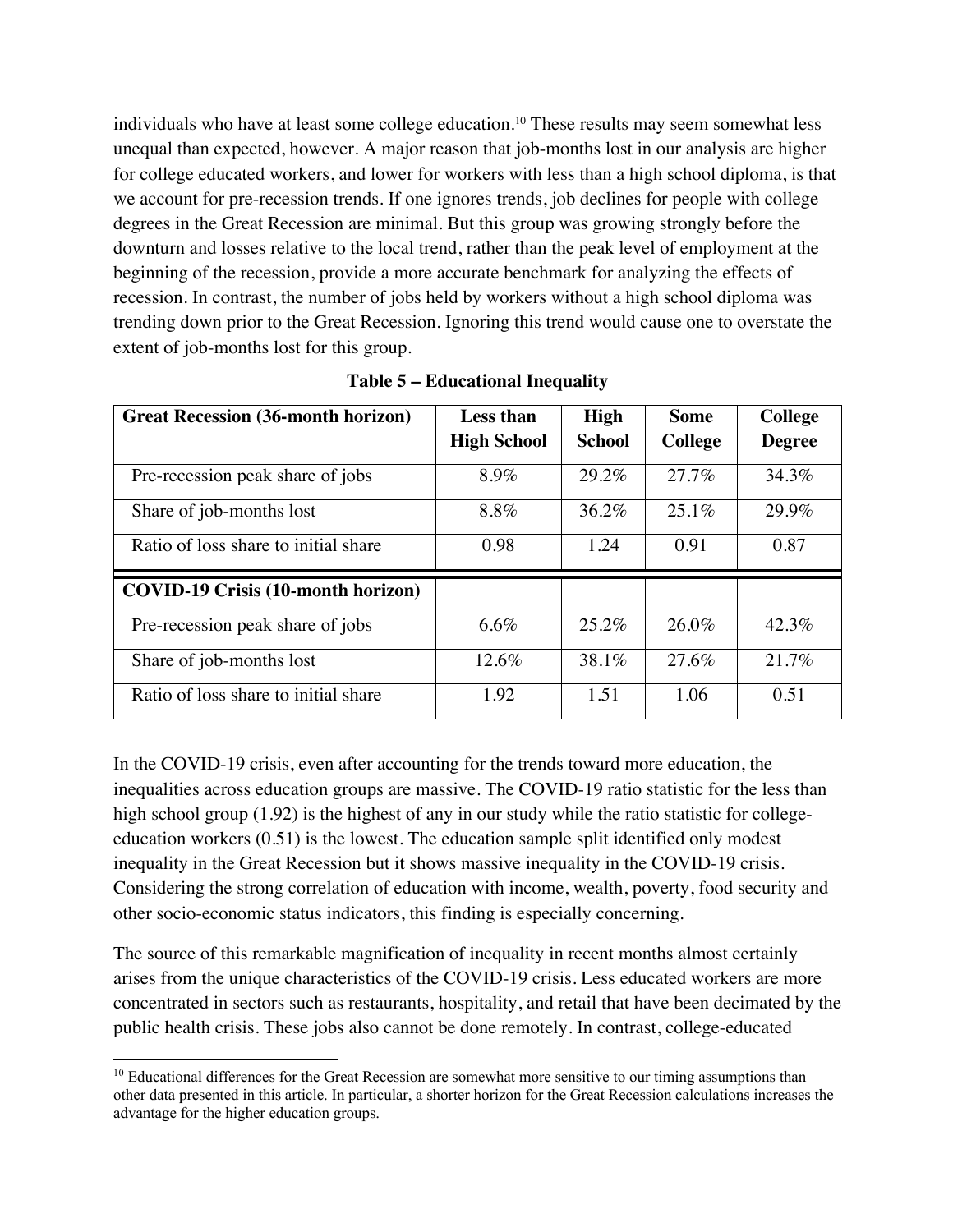workers are much more likely to be able to work from home (see Bartik et al., 2020). When more educated and relatively affluent people stop going out to restaurants and stop shopping to protect their health it is the less educated, lower income people who lose their jobs.

#### **5. LONG-TERM EMPLOYMENT AND INEQUALITY EFFECTS**

The statistics presented in the previous section focus on the unequal employment effects of recessions. They demonstrate how these inequalities have been more severe in the COVID-19 crisis compared to the Great Recession, especially across education groups. These unequal effects on employment, for the duration of the recession and its immediate aftermath, raise the assessment of the social costs of recessions for anyone concerned about inequality. Furthermore, causation running from recession inequalities to long-term social consequences increases the importance of these problems.

As Catherine Rampell writes in the *Washington Post,* "[p]ast research has found that the longer a worker is unemployed, the more difficulty that person will have ultimately returning to work whether because of stigma, skill deterioration, severed relationships with past employers or other factors."11 These effects may seem have seemed to be less of a concern in the COVID-19 crisis as US employment appeared to bounce back very quickly in May and June of 2020. But the recovery slowed, especially as the pandemic reasserted itself in November and December of 2020. Payroll employment actually fell again in December and preliminary numbers for January 2021 look very weak. The percentage decline in total jobs at the end of 2020 relative to the February peak was still greater than the *worst* peak-to-trough employment gap in the Great Recession and labor force participation remains depressed. Permanent job losses and detachment from the labor force during the COVID19 crisis will likely have widespread effects on employment prospects for years to come and these effects will be greater for disadvantaged groups.12

Focusing on the gender inequalities specifically, Alon et al. (2020) discuss how flexibility in female labor force participation created a kind of insurance for households against recession income losses in the past as women enter the labor force when their male partners lose their jobs in those sectors usually hit hardest in recessions, such as manufacturing and construction (also see Lundberg, 1985). But this buffering effect was compromised in the COVID-19 crisis because sectors in which women were most likely to seek employment were hit much harder than in other recessions. And women had to bear a disproportionate share of the additional childcare burden caused by the elimination of in-person schooling.

<sup>&</sup>lt;sup>11</sup> February 5, 2021, https://www.washingtonpost.com/opinions/2021/02/05/january-jobs-report-COVID-relief-need. Also see Irons (2009).

<sup>&</sup>lt;sup>12</sup> Cheng et al. (2020) propose that most workers rehired in the initial bounce back phase from the COVID-19 crisis likely went back to their previous employers. But they also argue that the longer a separation lasts, the harder it will be for unemployed workers to be rehired.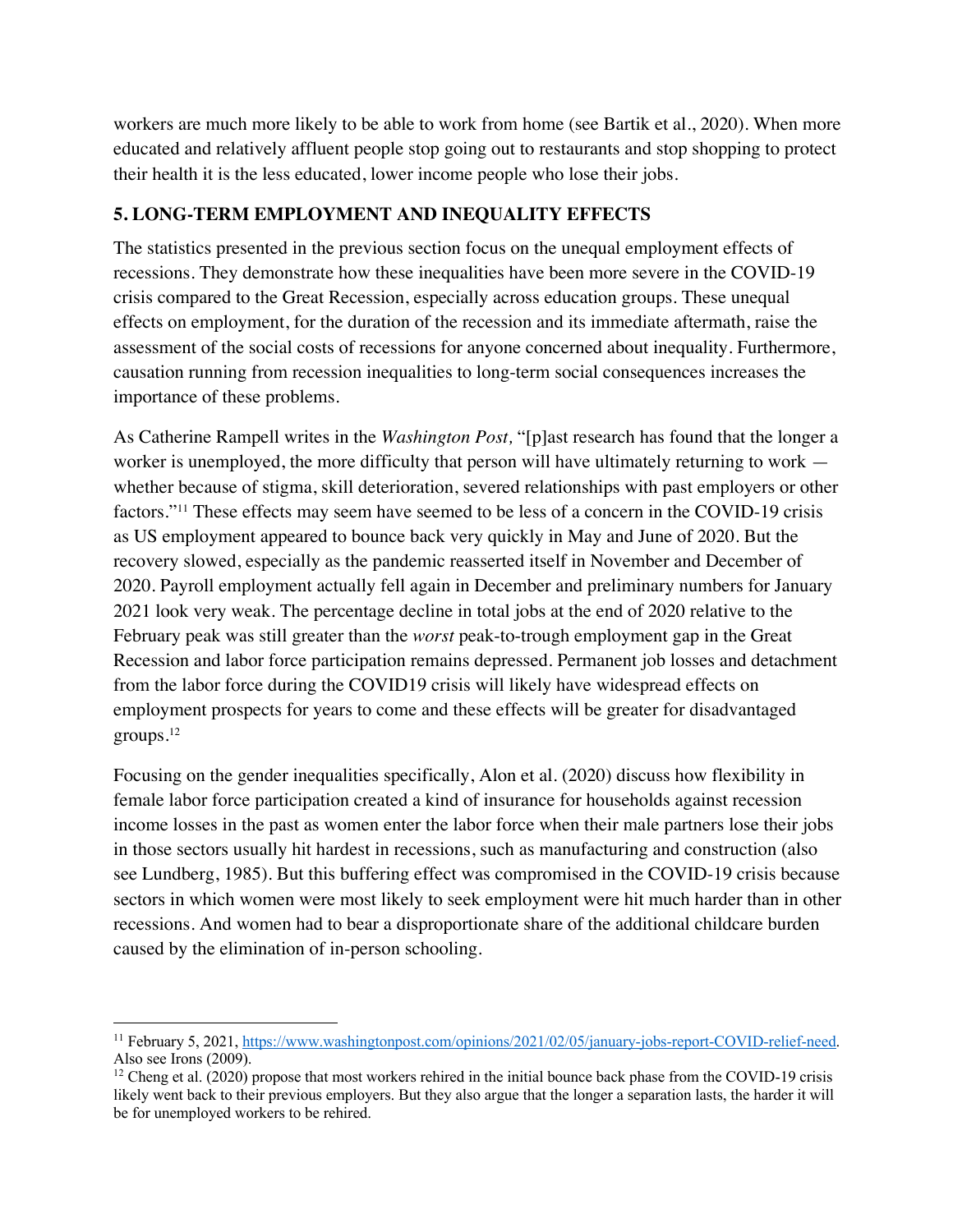For all workers, unemployment and time out of the labor force compromises future employment and wage prospects. Perhaps the unusual circumstances of the COVID-19 crisis will mitigate the stigma of unemployment for job searchers, but longer-term negative consequences are likely. And, because of the great inequality in COVID-19 job losses, any unemployment stigma will be highly unequal. Perhaps these concerns are more severe for older workers. As table 4 shows, the relative job-months lost statistics for workers older than 55 are much worse in the COVID-19 recession than in the Great Recession. Will these people ever get back to work? Higher labor force participation among older people who are living longer is a possible response to the macro challenges of declining population growth. Therefore, COVID-19 possibly poses a greater "hysteresis" threat to long-term economic growth than the typical recession. Furthermore, many Americans have inadequate savings to maintain their consumption in retirement. Working longer beyond normal retirement age is one obvious response to this situation. But, again, COVID-19 raises the barriers to this strategy, compromising both living standards for older cohorts and long-term consumption growth in an aging population.

More broadly, rising inequality is widely recognized to reduce aggregate demand. The primary reason is simple: high income groups recycle less of their income back into consumption than those with moderate or low incomes. This structural feature is central to the post-Keynesian research linking income distribution to macroeconomic performance (see footnote 1). The inequality by education group documented in the previous section is especially relevant for understanding longer-term demand consequences of the COVID-19 crisis. Our job-months lost statistics show the employment impact of the current recession are enormously greater on lower education groups, much more severe than in the Great Recession. As education is highly correlated with income, this inequality implies weaker consumption in the crisis and in its aftermath as these unequal employment effects drag on with the potential to reduce long-run economic growth led by demand. <sup>13</sup>

### **6. RECESSIONS ARE BAD; INEQUALITY MAKES THEM WORSE**

Unemployment creates economic hardship and psychological stress for individuals and families. At the macroeconomic level, unemployment spills over through the multiplier to weaken incomes even for those who manage to keep their jobs in recessions, and unemployment wastes valuable productive resources. As bad as these outcomes are in the aggregate, inequalities in the way recessions destroy jobs magnify the personal and social costs.

This article explores inequality in recessions by comparing stratified outcomes across a variety of social groups. We use a measure of the employment impact of recessions that accounts for both the depth and the persistence of job losses: job-months lost. This measure is well suited to document employment inequality. We also gain insight from a comparative lens by contrasting

<sup>&</sup>lt;sup>13</sup> Fazzari et al. (2020) present a model some empirical evidence to show how slower long-run demand growth reduces the long-run path of supply and potential output.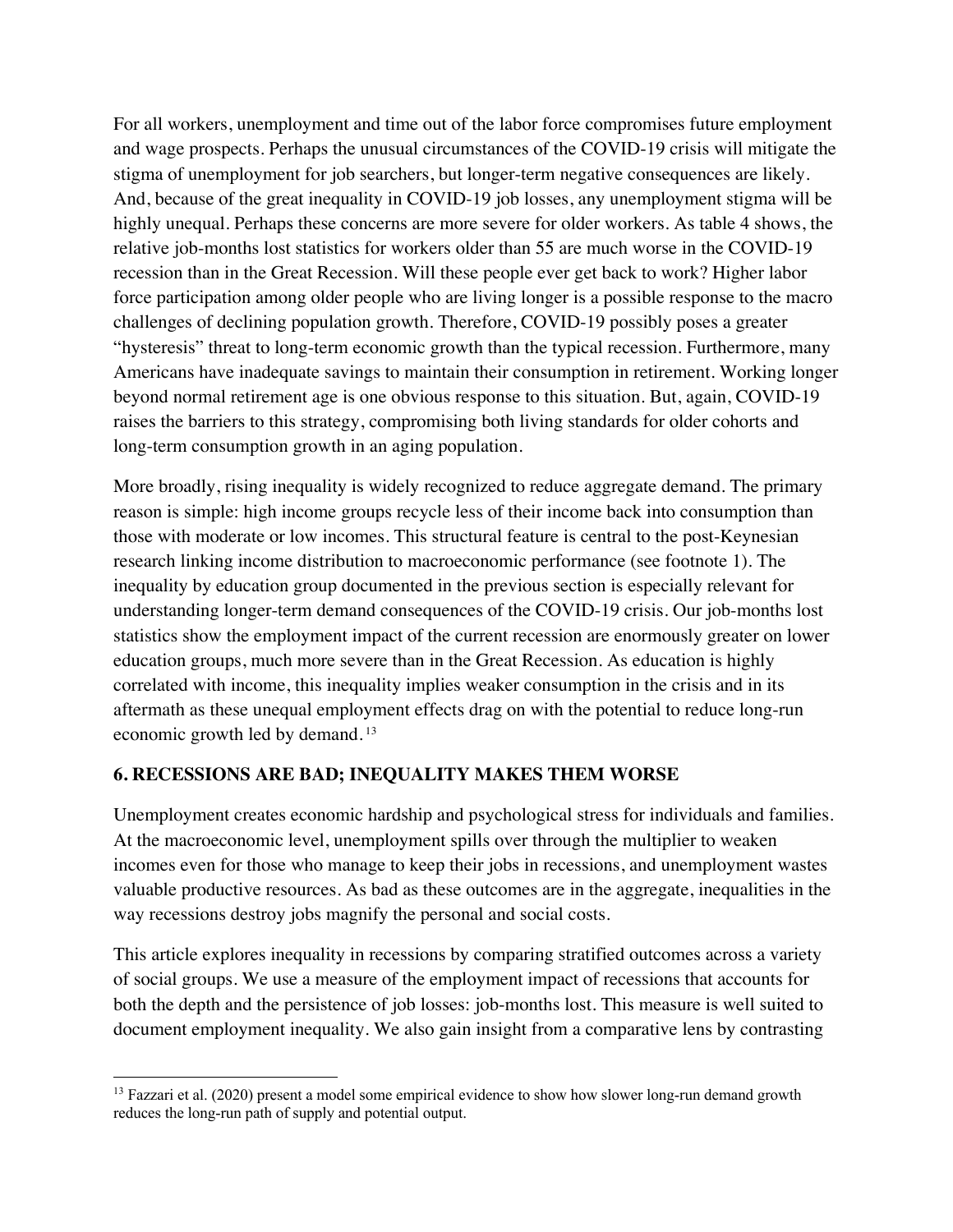unequal employment effects of the 2008-09 Great Recession with the COVID-19 economic crisis of 2020.

Relative to their share in population the severity of employment effects by gender reversed between the two crises we studied. Men were hit harder in the Great Recession and women experienced disproportionate losses in the COVID-19 crisis. Black, Hispanic, and Asian workers experience greater losses in both recessions. Inequalities across racial-ethnic groups as a whole are not much different between the Great Recession and the COVID-19 recession, but the employment inequality for Black and Hispanic women is dramatically higher in the COVID-19 crisis. The youngest workers suffer larger employment effects than their population share would imply in both recessions. While employment losses for workers over 55 were surprisingly small in the Great Recession, older workers suffered much greater job losses in the current crisis. The education inequalities are perhaps the most striking in our study, particularly as they differ across the two recessions. In the Great Recession, our job-months lost statistics show only a small disadvantage for the lower education groups. But the disadvantage of lower education is dramatic in the COVID-19 crisis. Education, of course, is highly correlated with income, wealth, and other measures of socio-economic status. <sup>14</sup>

As of this writing, the COVID-19 crisis is ongoing, and our results will need to be updated to get a full sense of the employment effects. However, given the massive job losses early in the recession and the substantial bounce back in late spring and early summer, a large share of the employment consequences of the crisis have been realized by the end of 2020 and we do not expect the relative inequality results to change significantly through the remainder of this cycle.

These findings emphasize the importance of effective policy to contain and, in the future, prevent recessions. The need for effective intervention to offset the macroeconomic effects of recessions is reasonably well accepted among policy makers, especially in the aftermath of the Great Recession when the fiscal response was, according to many economists, inadequate. The additional evidence on inequality and recessions, especially the COVID-19 recession, increases the urgency for effective policy. Recognizing how recessions hurt the welfare of the most vulnerable members of society increases the significance of the social costs beyond what aggregate measures imply on their own. Furthermore, the unequal effects of recessions, and the persistence of these unequal effects after the downturn ends, slows or even reverses progress toward the worthy social goal of creating more equitable societies.

<sup>14</sup> Jerome Powell, Chair of the US Federal Reserve, was quoted in the *New York Times* on February 10, 2021 stating that employment dropped 4 percent for high-wage workers but "a staggering 17 percent" for workers in the bottom quartile of the income distribution. (https://www.nytimes.com/2021/02/10/business/economy/jerome-powell-fedemployment.html). Data from the Opportunity Insights website show 21 percent employment losses between January 2020 and January 2021 for workers with wages below \$27,000 annually, while employment *rose* 3 percent for workers earning more than \$60,000 per year (https://tracktherecovery.org).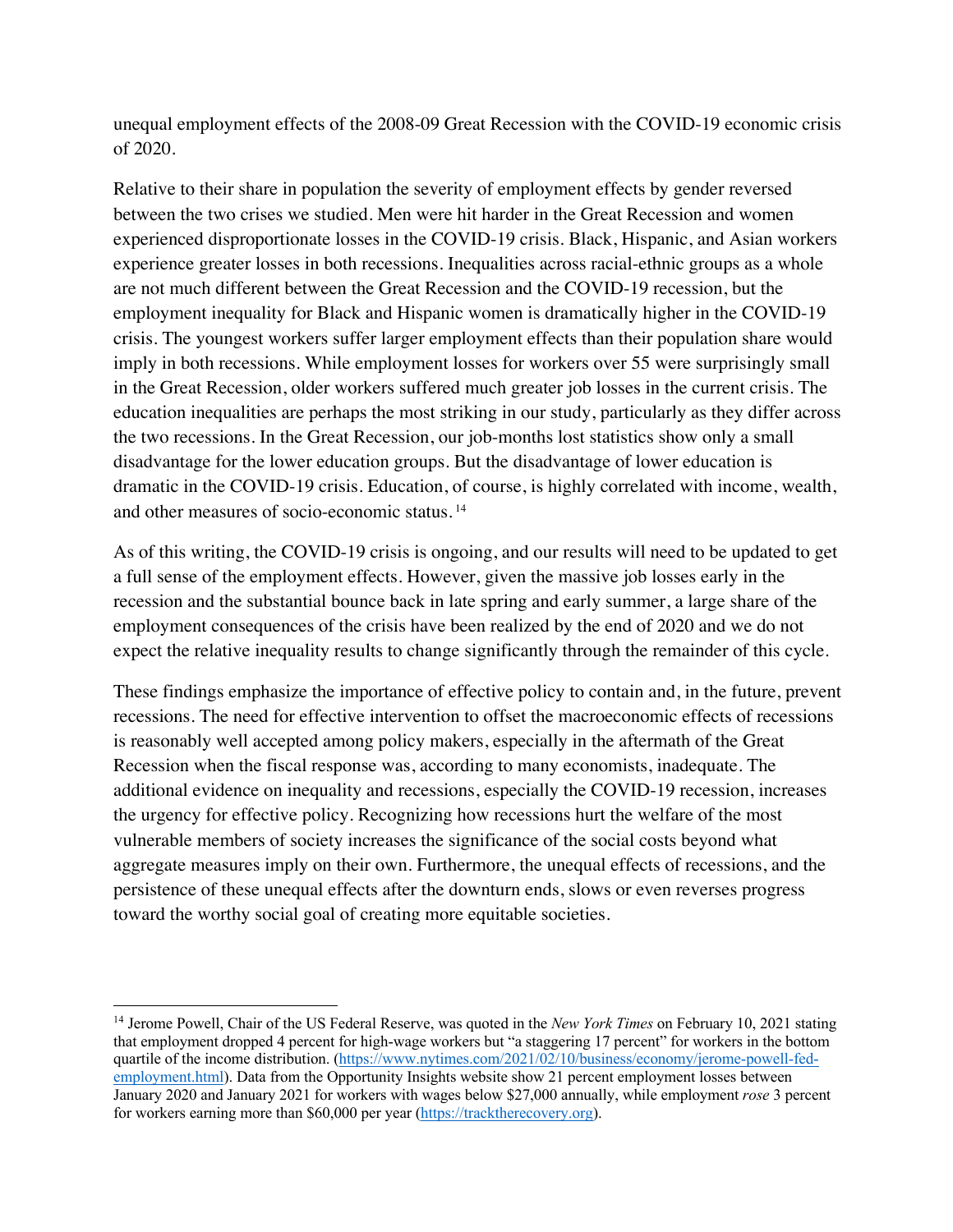Understanding the unequal effects of recessions also focuses attention on the importance of targeting recession relief effectively at a more micro level. Obviously, unemployment benefits are particularly important as unemployed workers bear the brunt of recession costs. The U.S. unemployment insurance system is uneven across states and, in many states, woefully inadequate to provide even the most basic support to workers who lose their jobs, especially if the unemployment effects are persistent. Large federal supplements to unemployment in the COVID-19 pandemic have helped considerably. But political fights around the extension and renewal of these benefits create unnecessary uncertainty for those families most severely affected by the crisis. A more generous system with a larger role for the federal government is needed.<sup>15</sup> Federal efforts are also needed to improve efficient access to unemployment assistance; stories of huge backlogs and bottlenecks around unemployment insurance have been rampant in the COVID-19 crisis. The inequalities induced by macroeconomic fluctuations also reveal the great need for institutional reforms not specifically associated with recessions. A prime example is support for childcare and family leave. It is clear that gender inequalities in employment are to a large extent the result of the need to care for children who could no longer attend school or day care in person during the pandemic (see Collins 2020 and Collins et al., 2021).

Shifting our focus to the macroeconomic implications of inequality, the most obvious point is that magnification of inequality during and after the recession will likely reduce consumption, lower aggregate demand, and slow the growth of the economy. This effect would be confined largely to the "short run" of textbook macroeconomics, but heterodox theory and evidence identifies reasons that low demand can constrain output, employment, and living standards "beyond the short run," as recognized by the recent prominence of the "secular stagnation" concept.16 These considerations show how the inequality effects of the recession increase the need for effective macroeconomic policy.

The connection between recessions, inequality and macroeconomic policy has another, somewhat more subtle, implication. Our results demonstrate how individuals and families in lower socio-economic circumstances suffer more severe effects from the recession. The goal of social equity, therefore, implies they should receive disproportionate relief from policies designed to stimulate the aggregate economy. This point relates to the debate in the U.S. about the size and distribution of "stimulus checks" sent to American households. These payments are a fixed amount per person up to a certain income level, after which the payments phase out. Some economists oppose this kind of demand stimulus because much of it will be saved rather than consumed, leading to less impact on demand. The criticism has some relevance, especially in the midst of a pandemic when people cannot or choose not to spend on many discretionary activities to protect their health. But lump-sum payments of a constant amount across individuals have a much bigger proportional impact on lower income households. A disproportionate share

<sup>&</sup>lt;sup>15</sup> The U.S. federal government is also much better able to accommodate the fiscal needs of recession relief since federal budgets, unlike most states, can run significant deficits during recessions.

<sup>&</sup>lt;sup>16</sup> For a brief and recent perspective see Stansbury and Summers (2019). Fazzari (2020) adds context to this point.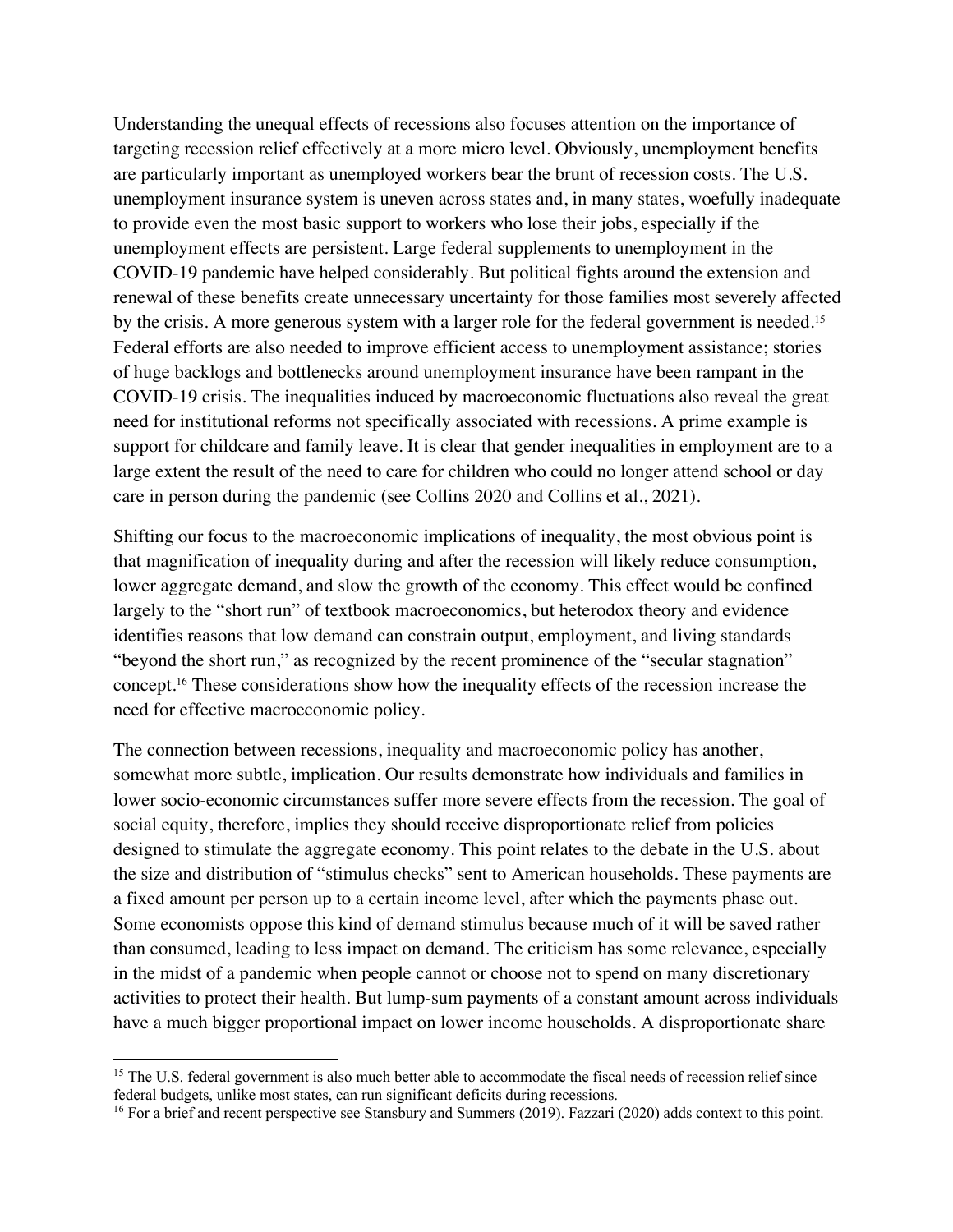of these households will be affected directly by the pandemic and be in critical need of this assistance. For lower-income households that may have dodged income losses during the recession, the lump-sum payment will still be a welcome, and significant, financial boost. If they do not spend the funds, they can pay down debt or build some reserve for future financial shocks. These payments, at least during the pandemic, are a step toward the important social goal of greater economic equality.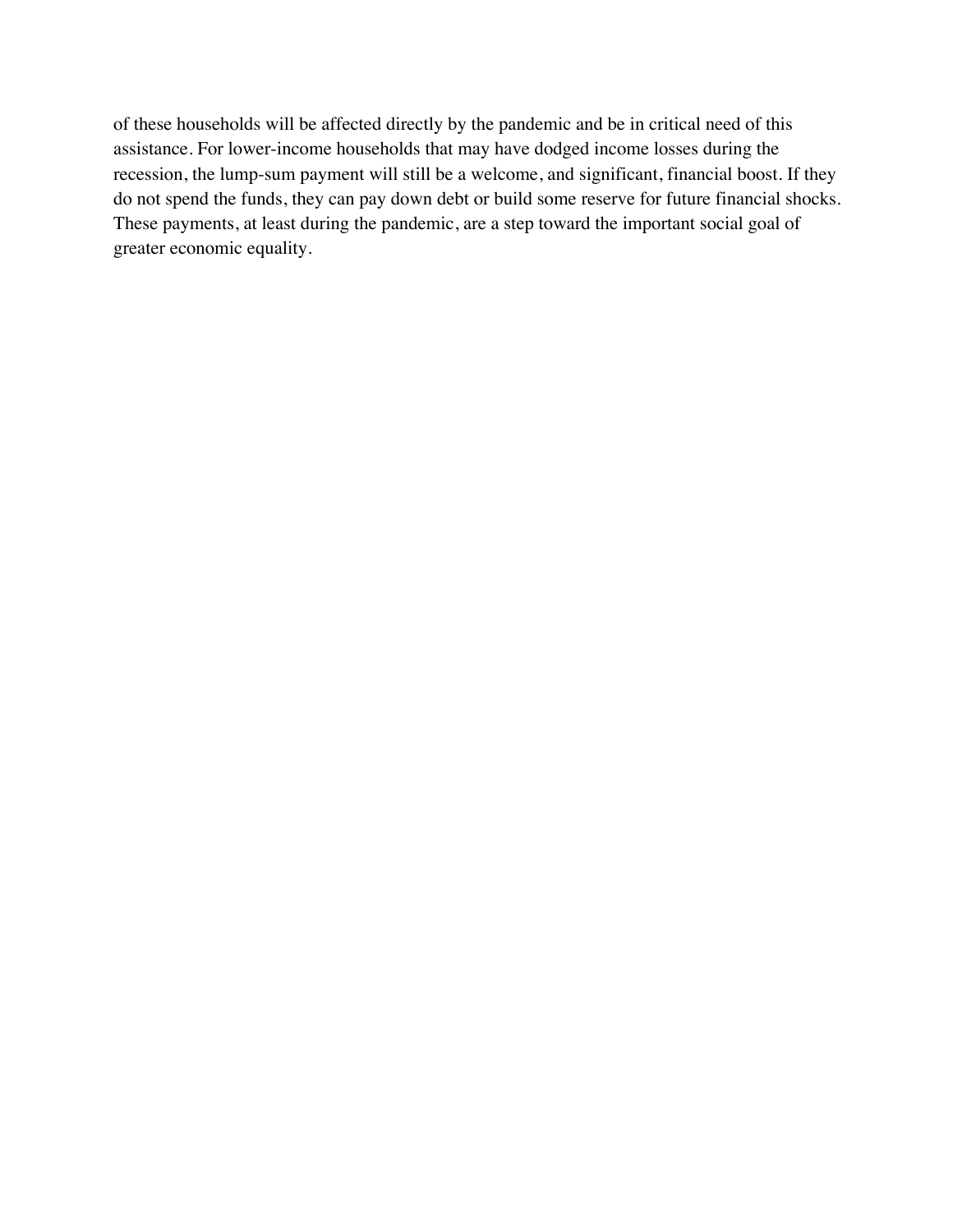#### **REFERENCES**

- Alon, T., Doepke, M., Olmstead-Rumsey, J, and Tertilt, M. (2020): This time it's different: the role of women's employment in a pandemic recession, NBER working paper 27660, August.
- Amromin, G, De Nardi, M. and Schulze, K (2018): Inequality and recessions, *Chicago Fed Letter*, number 392.
- Auerbach, A.J., Gorodnichenko, Y. and Murphy, D. (2020): Inequality, fiscal policy and COVID19 restrictions in a demand-determined economy, NBER working paper number 27366.
- Barba, A. and Pivetti, M. (2009). Rising household debt: its causes and macroeconomic implications: a long period analysis, *Cambridge Journal of Economics,* 33(1), 113-137.
- Blecker, R. and Setterfield, M. (2019): *Heterdox Macroeconomics: Models of Demand, Distribution and Growth*, Cheltenham, UK and Northampton, MA: Edward Elgar.
- Bartik, A.W., Cullen, Z.B., Glaeser, E.L., Luca, M., and Stanton, C.T. (2020): What jobs are being done at home during the COVID-19 crisis? Evidence from firm-level surveys, NBER working paper 27422, June.
- Bui, T.T.M., Button, P., Picciotti, E.G. (2020): Early evidence on the impact of COVID-19 and the recession on older workers, NBER working paper 27448, June.
- Cai, Y. and Baker, D (2021): Missing Voters and Missing Unemployed Black Workers, Institute for New Economic Thinking, March 3, https://www.ineteconomics.org/perspectives/blog/missing-voters-and-missing-unemployedblack-workers
- Cheng, W., Carlin, P., Carroll, J, Gupta, S., Rojas, F.L., Montenovo, L., Nguyen, T.D., Schmutte, I.M., Scrivner, O. Kosali, S.I., Wing, C. and Weinberg, B. (2020): Back to business and (re)employing workers? Labor market activity during state COVID-19 reopenings, NBER working paper 27419, June.
- Collins, C. (2020): Who to blame and how to solve it: mothers' perceptions of work-family conflict across western policy regimes, *Journal of Marriage and Family,* 82(3), 849-874.
- Collins, C., Ruppanner, L., Landivar, L.C., and Scarborough, W. (2021): The gendered consequences of a weak infrastructure of care: school reopening plans and arents' employment during the COVID-19 Pandemic, *Gender & Society,* forthcoming*.*
- Covington, M. and Kent, A (2020): The "She-Cession" persists, especially for women of color, On the Economy Blog, Federal Reserve Bank of St. Louis, December 24, https://www.stlouisfed.org/on-the-economy/2020/december/she-cession-persists-women-ofcolor.